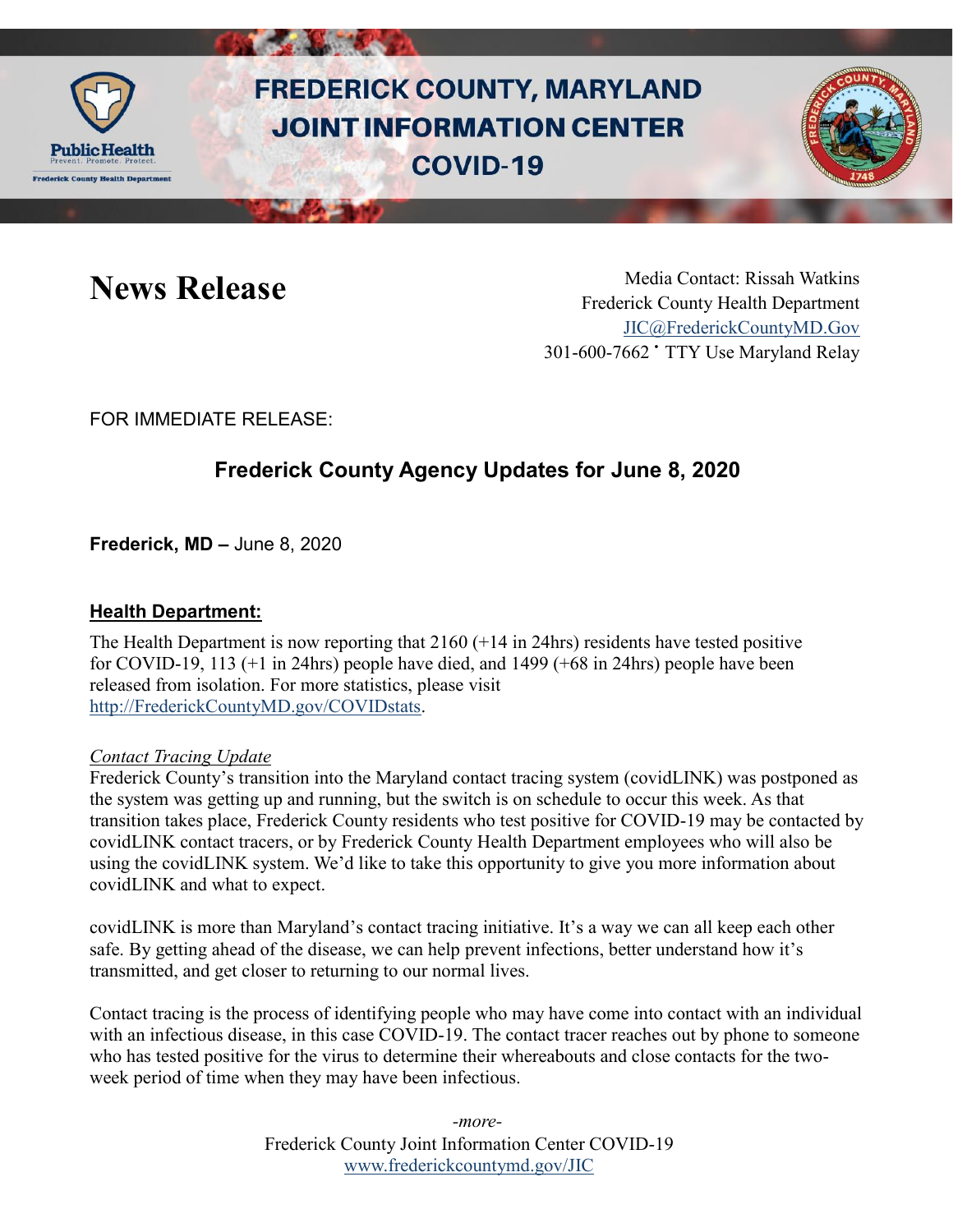

#### **JIC/Page 2**

#### **Respond: Answer the call and stop the spread.**

CovidLINK is a fundamental part of how Maryland is responding to the coronavirus outbreak. But *your response* is the most important part of this process. Here's how you can help:

- Answer and/or return any calls from "MD COVID."
- Stop the spread by following the guidelines provided on the call.
- Spread the word, not the virus. Let your community know how important it is.

#### **Connect: You Have the Power to Help Protect Your Community.**

Connections have never been more meaningful. None of us can fight this disease alone. We have the opportunity to work together and to protect each other. If you get the call from MD COVID, you have the power to stop the spread. By helping us connect to others who may have been infected, you could be saving the lives of not just your friends and family, but any others to whom they may have spread the infection, as well.

Stay connected to us. Let us know if you develop symptoms. Your contact tracer will be in regular contact with you, checking in often to see how you're doing.

#### **Recover: Healing at Home. Healing Your Community.**

This is not just about getting back to normal—it's about getting better. If we work together, we can emerge stronger.

For more information, check out:<https://coronavirus.maryland.gov/pages/contact-tracing>

### **TransIT:**

As the community transitions to opening more non-essential businesses, TransIT Services of Frederick County will be returning the following service effective today Monday, June 8th.

The following routes will be changed or returned to service:

- Connector Routes returning to service: #10B, #51 and the #61. Please note changes to the #51 and #61 in the release in regards to outdoor dining in Downtown Frederick.
- Connector Routes with changes: #65 will return to its normal weekday schedule.
- Shuttle Routes returning to service: Brunswick Jefferson, East Frederick, Emmitsburg Thurmont, North Frederick, and the Route 85 shuttle.

TransIT-plus will continue providing pre-scheduled trips. All passengers are required to wear masks or facial covering while onboard and service will remain free for passengers until further notice. [https://www.frederickcountymd.gov/DocumentCenter/View/326406/Service-Changes-Effective-June-](https://www.frederickcountymd.gov/DocumentCenter/View/326406/Service-Changes-Effective-June-8th)[8th](https://www.frederickcountymd.gov/DocumentCenter/View/326406/Service-Changes-Effective-June-8th)

*-more-*